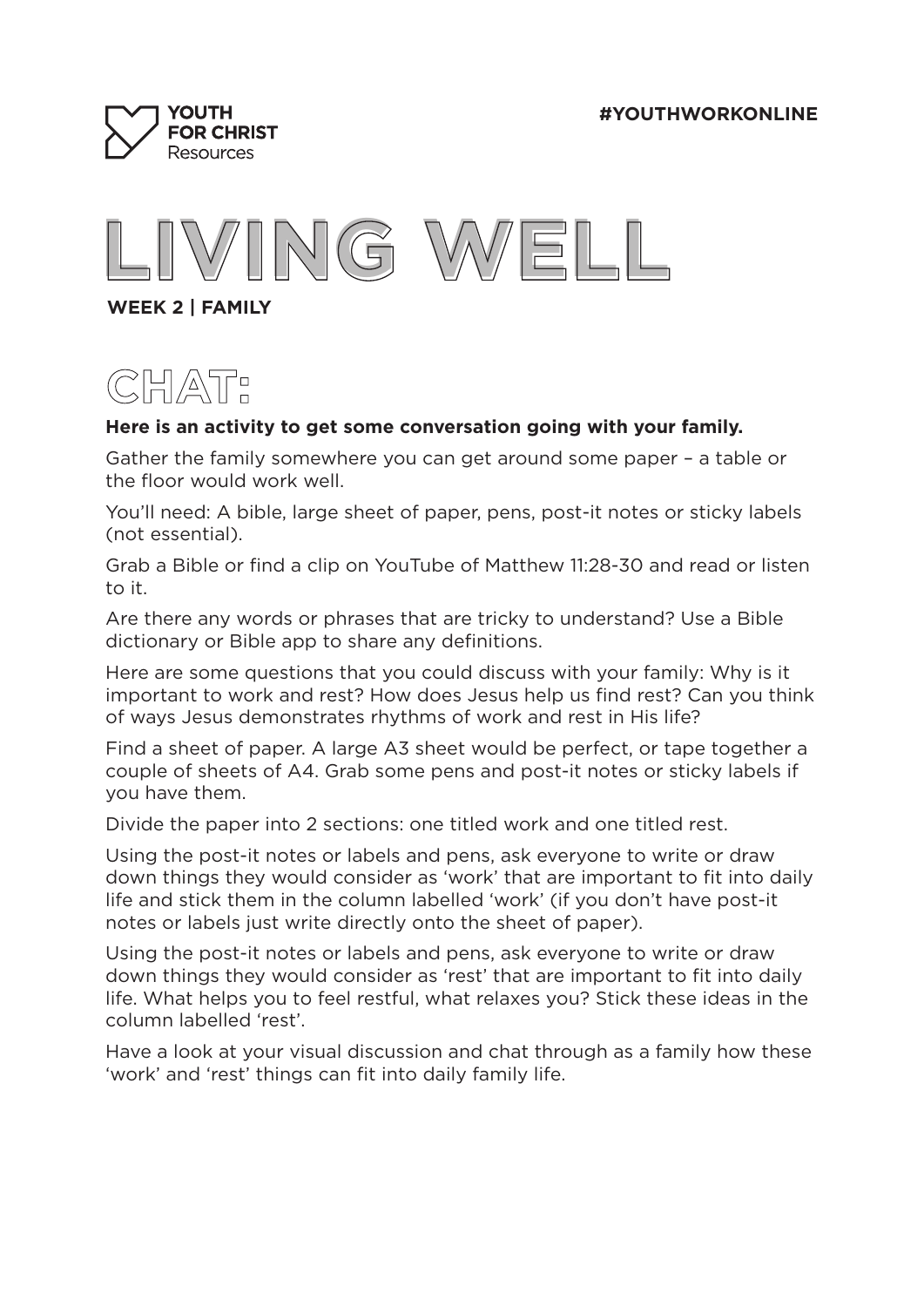

## **Here is a prayer activity for you and your family.**

Gather the family somewhere comfortable, away from screens and devices.

You'll need: some balloons or alternatively grab something like empty paper bags, pens (sharpies would work best).

All have a go at taking some deep breaths: in through your nose, counting to 5 in your head and out through your mouth, counting to 5 in your head.

Slow deep breaths are a great way of stilling our bodies and minds; especially when we are feeling anxious or panicked.

Now have a go at this. As you breathe out, mouth or think the word 'God' and as you breathe in, think the word 'speak'.

Have a go at this a few times: giving yourself space to go to God and hear His voice.

Now, take your balloon and have a look at its deflated lifeless shape. When we blow into the balloon it gives it shape and life.

Have a go at breathing life into the balloon as you use those 2 words, 'God' and 'speak'.

As you are doing that think about the question 'What is God saying to you in these quiet moments?'

Once you've blown up your balloon, tie it up.

If there is anything you felt God might be saying, grab a pen like a sharpie or felt tip and write or draw it on the balloon (or paper bag – this won't stay blown up). Keep it somewhere in your house as a reminder that we can go to God in the unexpected places.

You could try doing this altogether in one room or send everyone off to a quiet space like a bed, a chair, the floor or up a tree in the garden (be careful!). Then gather back together and share what's written or drawn on the balloons.



## **Here is an activity for you to do together with your family.**

Gather the family somewhere you can write and create. A table would work well.

You'll need: pens, 30 small bits of paper, Bible, washed-out tin can/jar/box, crafty bits, covering for your table.

Grab a pen and on each bit of paper come up with something different that you could physically do to live well at home. For example:

Say something uplifting to someone in your house.

Do the washing up.

Pray for the news.

Facetime a friend and make them laugh.